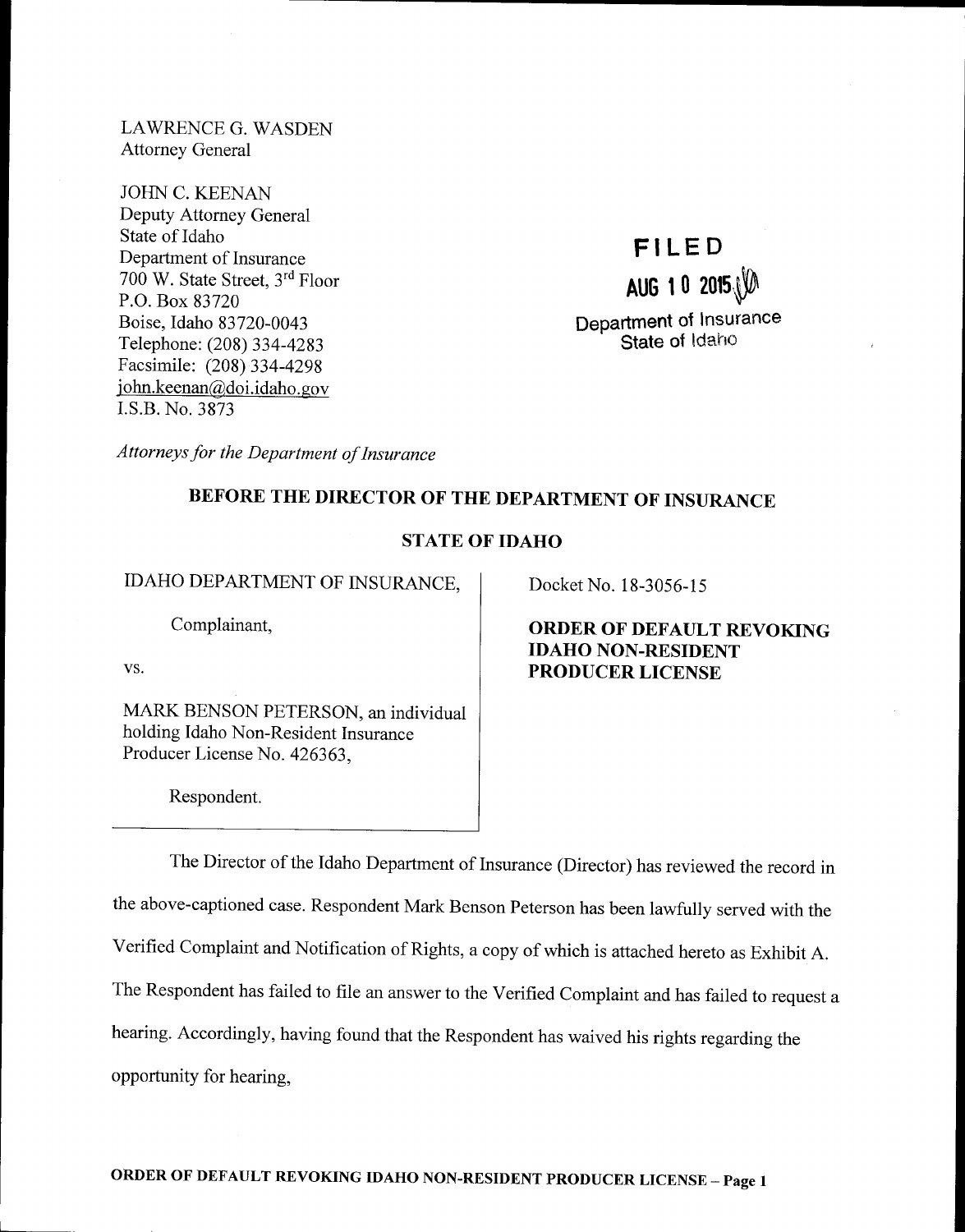IT IS HEREBY ORDERED that Idaho Non-Resident Producer License No. <sup>426363</sup> issued to Mark Benson Peterson is hereby REVOKED.

IT IS HEREBY FURTHER ORDERED that the Respondent pay to the Department an administrative penalty of One Thousand Dollars (\$1,000) per violation of law, as alleged in the Verified Complaint, for a total penalty of Nineteen Thousand Dollars (\$19,000).

IT IS HEREBY FURTHER ORDER that, pursuant to Idaho Code  $\S$  41-1027(1), the Respondent shall immediately retum Idaho Non-Resident Producer License No.426363 to the Idaho Department of Insurance, P.O. Box 83720, Boise, Idaho 83720-0043.

IT IS SO ORDERED.

DATED: August  $\overline{7}$ , 2015.

STATE OF IDAHO DEPARTMENT OF INSURANCE

1. Comern

DEAN L. CAMERON Director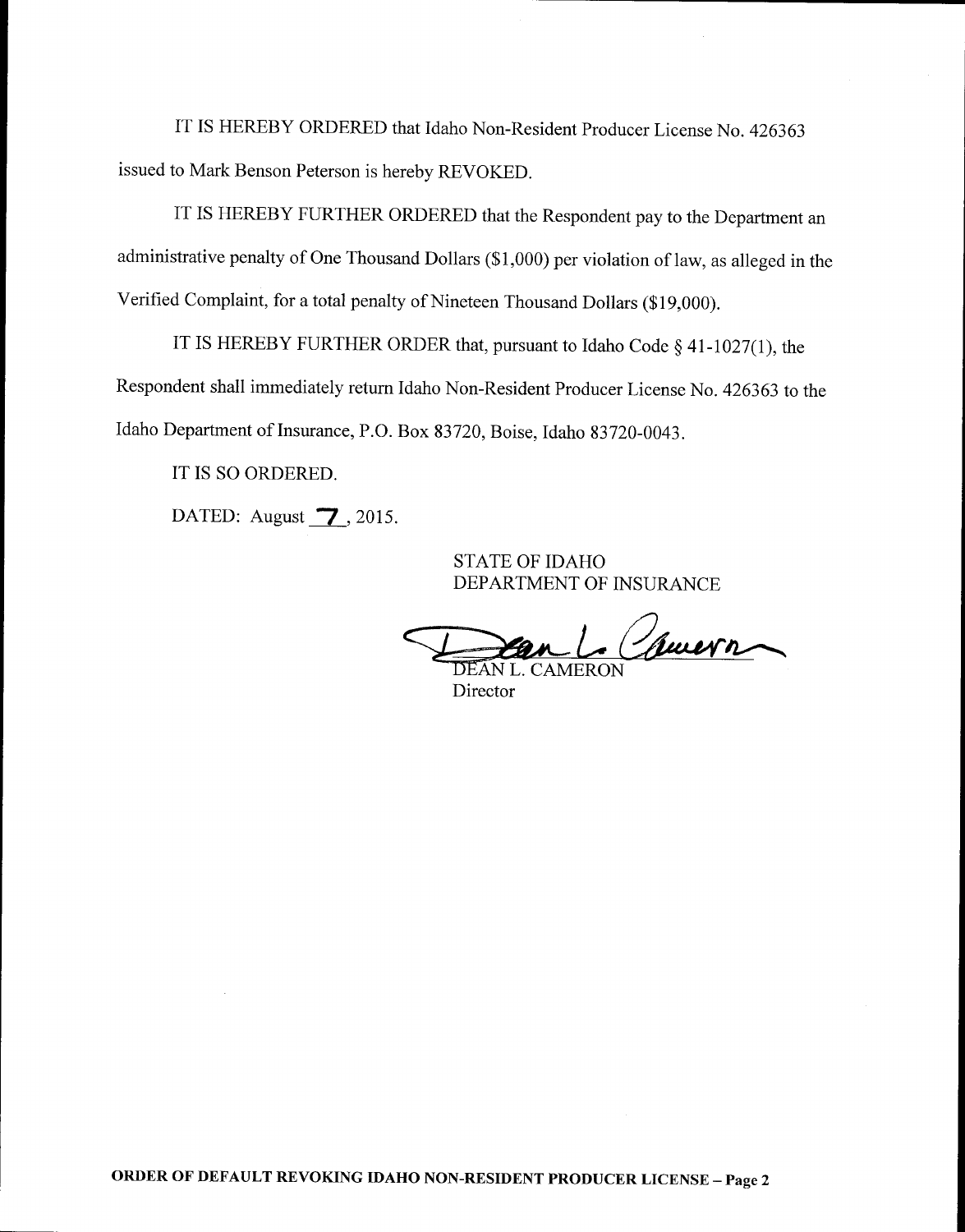# NOTIFICATION REGARDING REPORTABLE PROCEEDINGS

This is considered a reportable administrative proceeding. As such, it is a public record and is public information that may be disclosed to other states and reported to companies of which you are actively appointed. This information will be reported to the National Association of Insurance Commissioners (NAIC) and will appear in the Idaho Department of Insurance's online searchable database. Be aware that this proceeding must be disclosed on any license application and must be reported to any and all states in which you hold an insurance license.

#### NOTIFICATION OF RIGHTS

This constitutes a final order of the agency. Any party may file a motion for reconsideration of this final order within fourteen (14) days of the service date of this order. The agency will dispose of the petition for reconsideration within twenty-one (21) days of its receipt, or the petition will be considered denied by operation of law. See Idaho Code  $\S$  67-5246(4).

Pursuant to Idaho Code \$\$ 67-5270 and 67-5272, any party aggrieved by this final order may appeal it by filing a petition for judicial review in the district court of the county in which: (1) the hearing was held; or (2) the final agency action was taken; or (3) the aggrieved party resides or operates its principal place of business in Idaho; or (4) the real property or personal property that was the subject of the agency decision is located. An appeal must be filed within twenty-eight (28) days of: (a) the service date of this final order, or (b) an order denying <sup>a</sup> petition for reconsideration, or (c) the failure within twenty-one (21) days to grant or deny <sup>a</sup> petition for reconsideration, whichever is later. See Idaho Code § 67-5273. The filing of a petition for judicial review to the district court does not itself stay the effectiveness or enforcement of the order under appeal.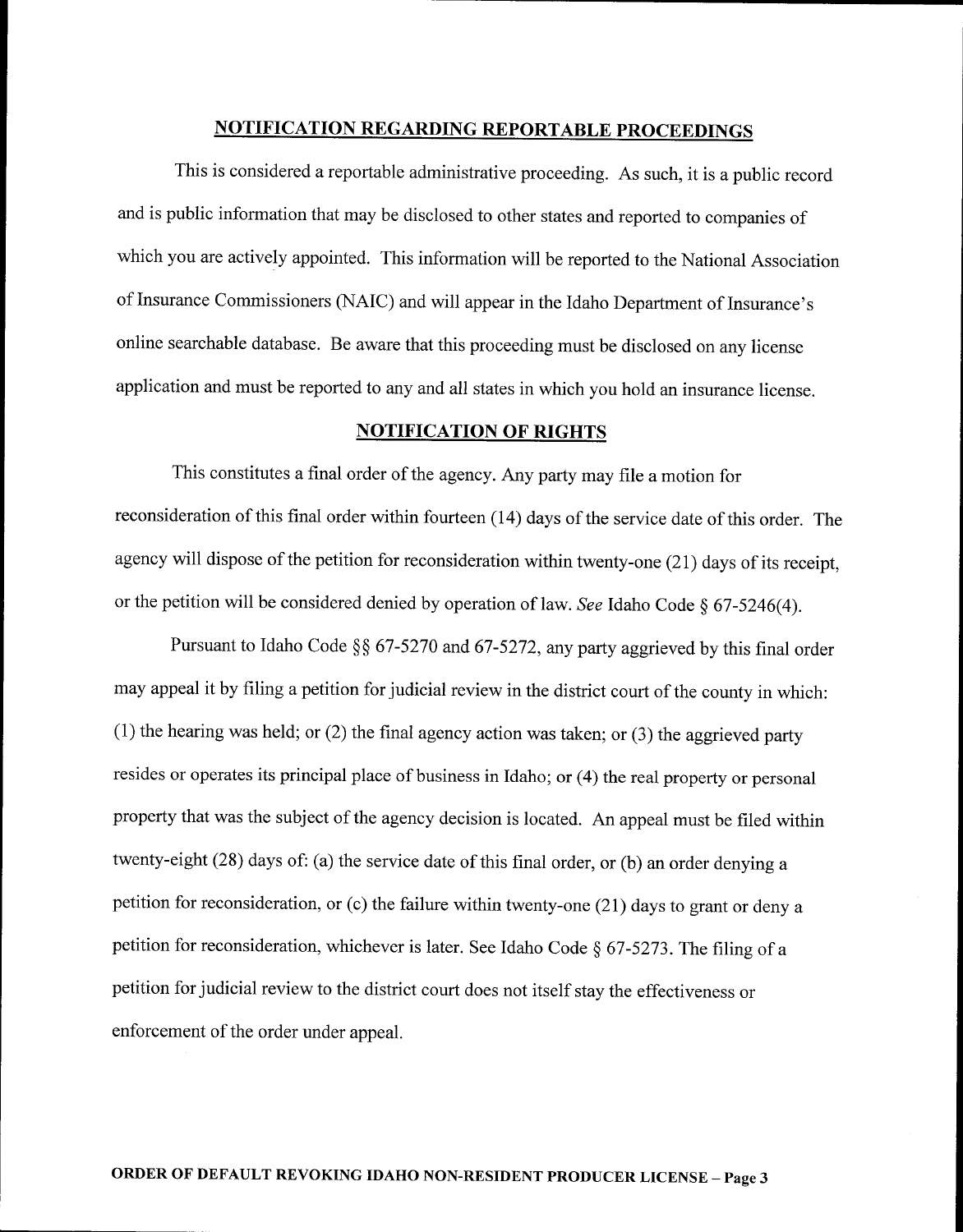### CERTIFICATE OF SERVICE

I HEREBY CERTIFY that I have, on this  $\iint$  day of August, 2015, caused a true and correct copy of the foregoing ORDER oF DEFAULT REVOKING IDAHO NoN-RESIDENT PRODUCER LICENSE to be served upon the following by the designated means:

Mark Benson Peterson 319 Sunrise Rim Road Nampa, ID 83686-8327

John C. Keenan Deputy Attorney General Idaho Department of Insurance 700 W. State Street, 3'd Floor P.O. Box 83720 Boise, ID 83720-0043

 $\triangleleft$  first class mail I certified mail I hand delivery I via facsimile

first class mail certified mail  $\boxtimes$  hand delivery via facsimile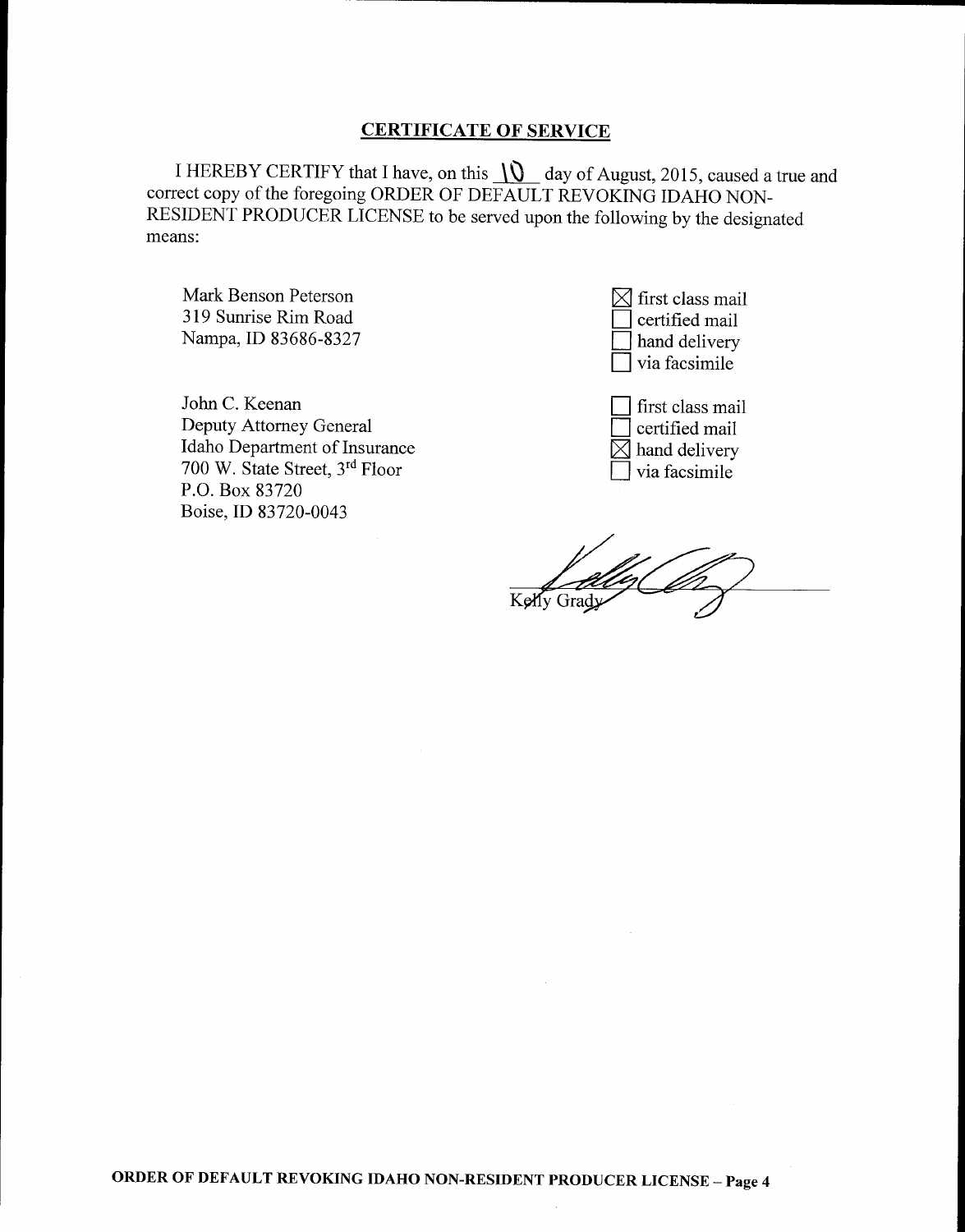LAWRENCE G. WASDEN Attorney General

JOHN C. KEENAN Deputy Attorney General State of Idaho Department of Insurance 700 W. State Street, 3<sup>rd</sup> Floor P.O. Box 83720 Boise, Idaho 83720-0043 Telephone: (208) 334-4283 Facsimile: (208) 334-4298 <sup>j</sup>ohn.keenan@doi.idaho. gov I.S.B. No. 3873

Attorneys for the Department of Insurance

# BEFORE THE DIRECTOR OF THE DEPARTMENT OF INSURANCE

# STATE OF IDAHO

IDAHO DEPARTMENT OF INSURANCE,

Complainant,

vs.

MARK BENSON PETERSON, an individual holding Idaho Non-Resident Insurance Producer License No. 426363,

Respondent.

Docket No. 18-3056-15

# VERIFIED COMPLAINT AND NOTIFICATION OF RIGHTS

The Idaho Department of Insurance (hereinafter "Department"), by and through its attomey of record, John C. Keenan, Deputy Attorney General, does hereby complain and allege as follows:

1. The Director of the Department has jurisdiction in the state of Idaho over matters involving insurance regulation and licensing, in accordance with title 41, Idaho Code.

|                     | EXHIBIT |
|---------------------|---------|
| $TS = Pa\sigma$ e 1 |         |

VERIFIED COMPLAINT AND NOTIFICATION OF RIGHTS - Page 1

FILED JUN 3 0 2015 WMO

Department of Insurance<br>State of Idaho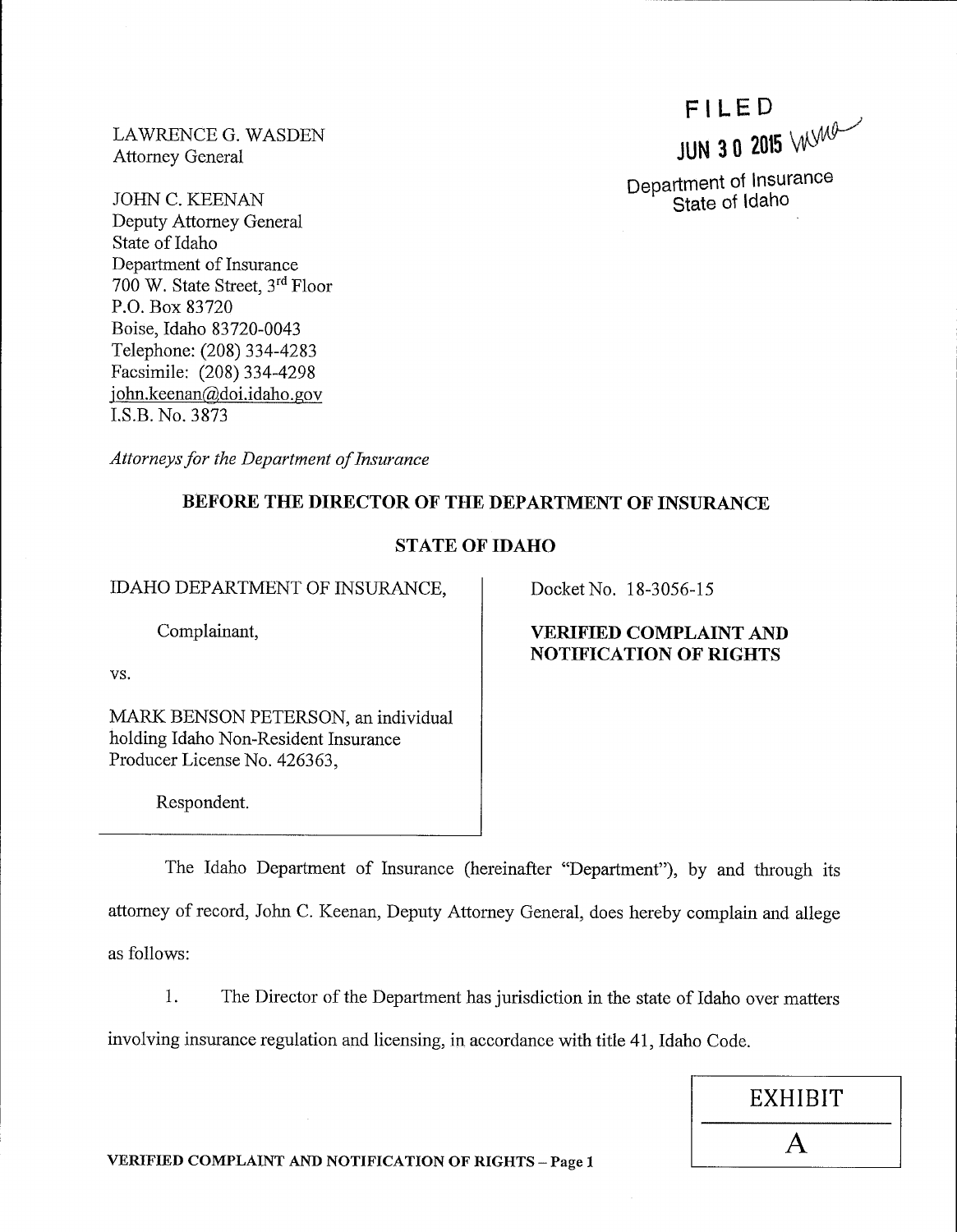2. This administrative proceeding is broughit under the provisions of the Idaho Insurance Code, Idaho Code  $\S$  41-101 *et seq.*, including Idaho Code  $\S$  41-1016, which authorizes the Department to initiate a contested case against an ldaho-licensed insurance producer, seeking revocation of the insurance producer's license, as well as the imposition of administrative penalties, if the Director of the Deparlment finds that any one or more of the causes or violations set forth in subsections  $(1)(a)$  through  $-(n)$  of that section exist.

#### RESPONDENT

3. MARK BENSON PETERSON (hereinafter "Peterson") is a resident of the state of Utah and holds Idaho Non-Resident Insurance Producer License No. 426363, which was originally issued on October 4,2012.

#### FACTS

4. As an Idaho Non-Resident Producer, Peterson is authorized to write business in the lines of casualty, disability, life, and property lines of insurance.

5. On April 6, 2015, Royal Neighbors of America (hereinafter "Royal Neighbors"), a fraternal benefit society holding Idaho Certificate of Authority No. 1891, gave written notice to the Department that the appointment of Peterson had been terminated for cause.

6. On or about January 29, 2015, Peterson filled out an application for life insurance for the face amount of \$150,000 with Melissa Taylor as the proposed insured. Peterson forged Melissa Taylor's name on the application without Melissa Taylor's knowledge or consent.

7. On the same date, Peterson filled out a Royal Neighbors insurance form entitled an "Authorization for Electronic Funds Transfer (EFT)" (hereinafter "EFT") on behalf of Melissa Taylor. Peterson forged Melissa Taylor's name on the EFT without Melissa Taylor's knowledge or consent.

#### VERIFIED COMPLAINT AND NOTIFICATION OF RIGHTS - Page 2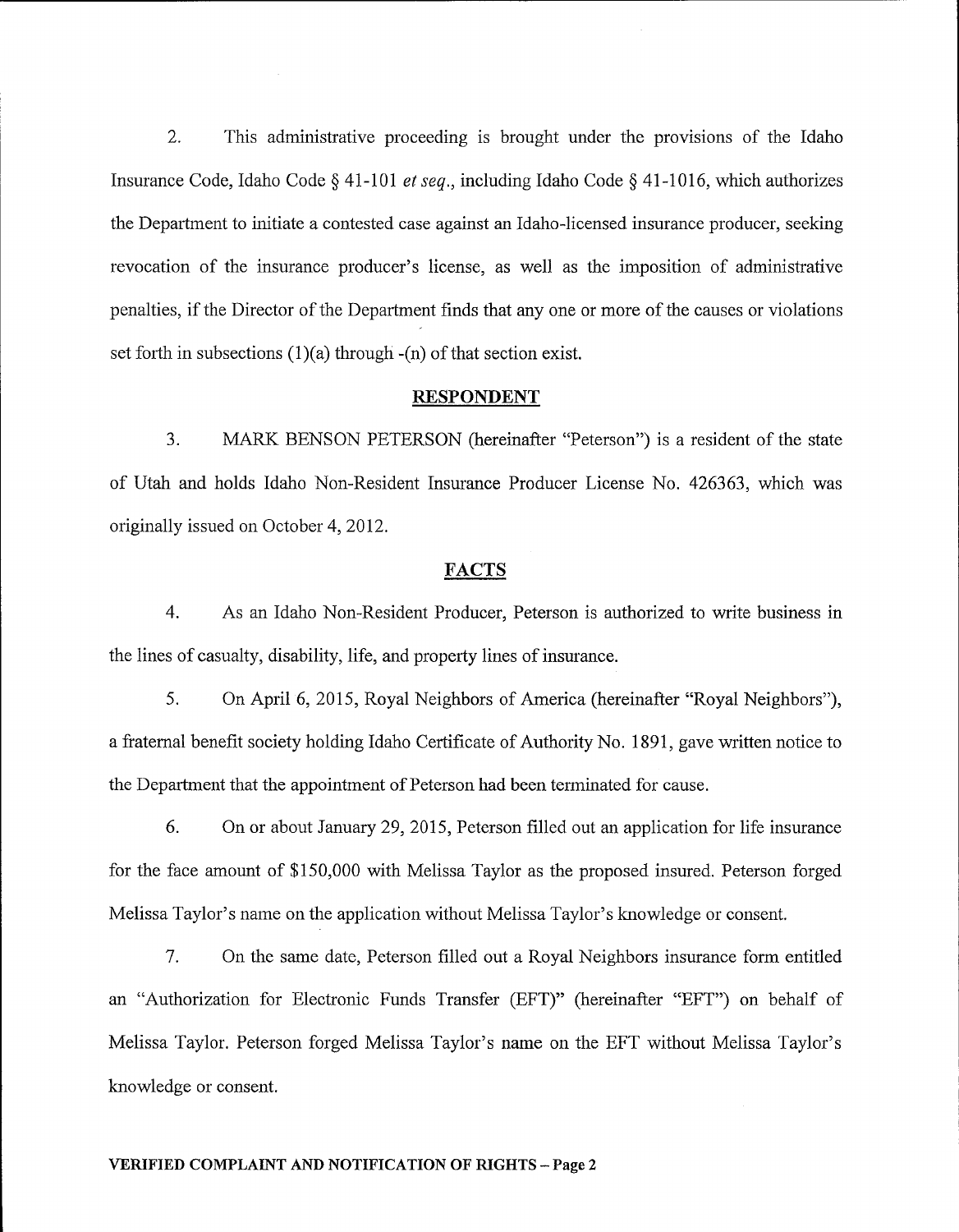8. The bank account number and routing number on the EFT referenced a bank account owned by Peterson and not the proposed insured, Melissa Taylor.

9. Without the knowledge or consent of Melissa Taylor, Peterson submitted the EFT and the application for life insurance for the face amount of \$150,000 with Melissa Taylor as the proposed insured to the insurer, Royal Neighbors.

10. On or about January 14,2015, Peterson filled out an application for life insurance for the face amount of \$200,000 with Jasmine Coonrod as the proposed insured. Peterson forged Jasmine Coonrod's name on the application without Jasmine Coonrod's knowledge or consent.

11. On the same date, Peterson filled out a Royal Neighbors insurance form entitled an EFT on behalf of Jasmine Coomod. Peterson forged Jasmine Coonrod's name on the EFT without Jasmine Coonrod's knowledge or consent.

12. The bank account number and routing number on the EFT reference a bank account owned by Peterson and not the proposed insured, Jasmine Coonrod.

13. Without the knowledge or consent of Jasmine Coonrod, Peterson submitted the EFT and the application for life insurance for the face amount of \$200,000 with Jasmine Coonrod as the proposed insured to the insurer, Royal Neighbors.

14. On April 15, 2015, the Department sent an email inquiry to Peterson and a letter to Peterson via U.S. Mail, to the last known email address and physical mailing address of Peterson in the Department records. The purpose of the inquiry to Peterson was to inquire about the applications filled out and submitted by Peterson, as alleged above.

i5. To date, Peterson has failed to respond to the April 15, 2015, Department inquiry.

16. On April 27, 2015, the Department sent another inquiry to Peterson via certified U.S. Mail enclosing a copy of the April 15, 2015, letter, and asking for an update on the inquiry.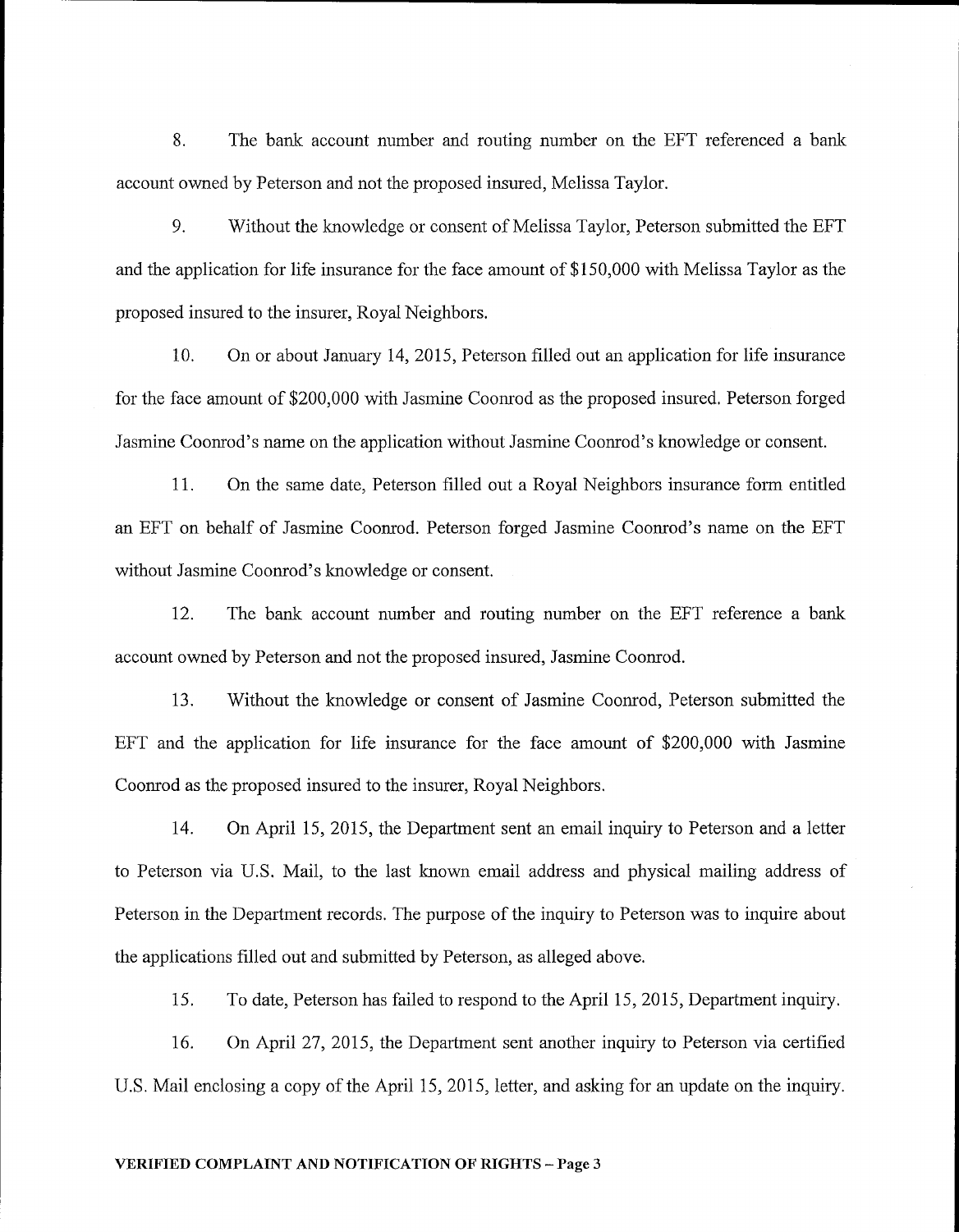The April 27, 2015, letter from the Department was returned to the Department on May 14, 2015, with the notation from the U.S. Postal Service: "return to sender[,] not deliverable as addressed[,] unable to forward."

17. To date, Peterson has failed to respond to the April 27, 2015 Department inquiry.

18. On May 15,2015, the Department sent another inquiry to Peterson via certified U.S. Mail enclosing a copy of the prior inquiries. This inquiry was mailed to an address in Meridian, Idaho, that was gleaned from documents provided to the Department by Royal Neighbors. U.S. Postal Service tracking information reflects that it was forwarded and delivered to an address in Boise, Idaho.

79. To date, Peterson has failed to respond to the May 15, 2015, Department inquiry.

20. The letters of inquiry sent to Peterson by the Department were returned as undeliverable or were forwarded by the U.S. Postal Service.

21. Peterson failed to notify the Department of his most cument address within <sup>30</sup> days of the change of address.

22. On Juiy 9,2013, before the District Court of Canyon County, Idaho, Case No. CR-2013-3386-C, Peterson entered a plea of guilty for the felony charge of theft by receiving stolen property under section 18-2403(4), Idaho Code.

23. Based on the entry of the guilty plea, on February 23, 2015, the District Court of Canyon County, Idaho, entered a felony conviction and judgment against Peterson.

#### couNT oNE

24. Paragraphs 1 through 23 above are re-alleged and incorporated herein as if fully set forth.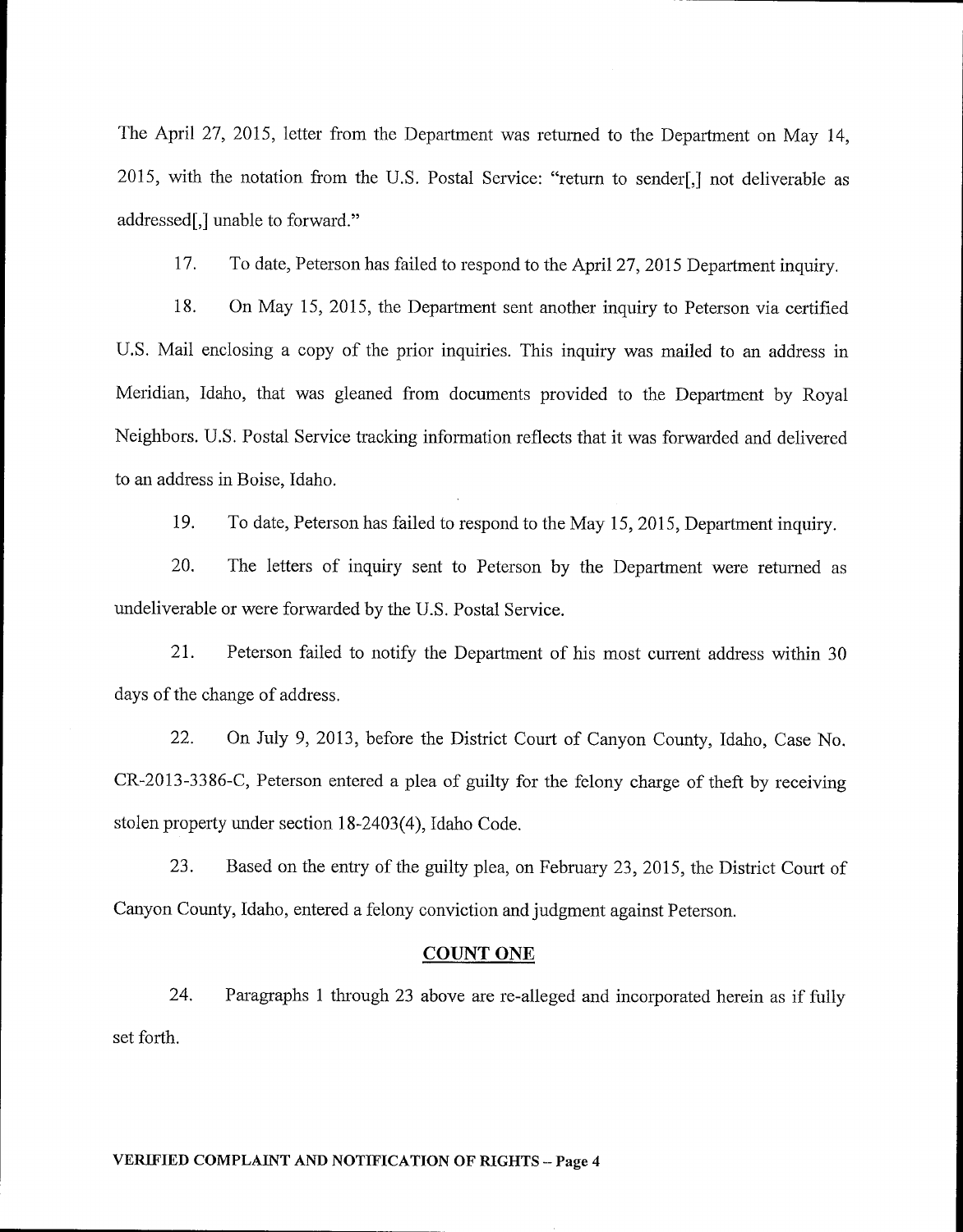25. Section 41-1016(1)(j), Idaho Code, provides that it is a violation of Idaho Code for a producer to forge another person's name on an application for insurance or on any document related to an insurance transaction.

26. Peterson forged the name of another person on the two insurance applications and on the two EFT forms submitted to an insurer.

27. Peterson violated section  $41-1016(1)(i)$ , Idaho Code, four (4) times.

#### COUNT TWO

28. Paragraphs 1 through 27 above are re-alleged and incorporated herein as if fully set forth.

29. Section 41-10i6(1)(h), Idaho Code, provides that it is a violation of Idaho Code for a producer to use fraudulent or dishonest practices, demonstrate untrustworthiness or financial irresponsibility, or to be a source of injury to another in the conduct of business in the state of ldaho,

30. Peterson submitted two fraudulent applications for insurance and two fraudulent EFT forms to an insurer.

31. Peterson used his personal bank account to pay the premium due on the two fraudulent applications.

32. Peterson violated section 41-1016(1)(h), Idaho Code, six (6) times.

## COUNT THREE

33. Paragraphs 1 through 32 above are re-alleged and incorporated herein as if fully set forth.

34. Section 4l-247,Idaho Code, states that the director has the power to direct an inquiry in writing to any person subject to his jurisdiction with respect to any insurance

#### VERIFIED COMPLAINT AND NOTIFICATION OF RIGHTS - Page 5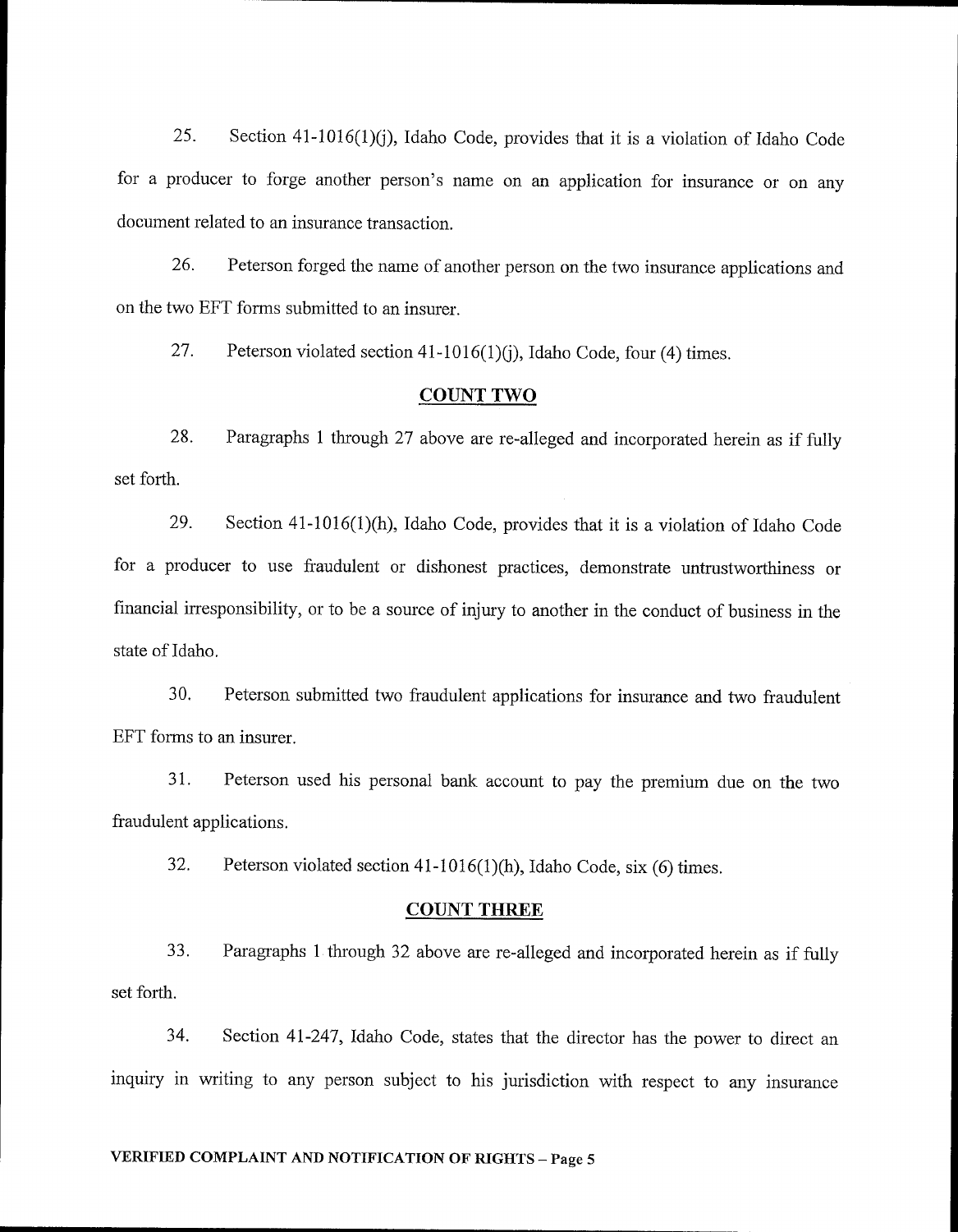transaction or matter relative to a subject of insurance resident, located, or to be performed in this state.

35. Section 4l-247,Idaho Code, requires that the person to whom such an inquiry is directed shall promptly upon receipt furnish to the director all requested information.

36. Section 41-1016(1)(b), Idaho Code, provides that it is a violation of Idaho Code for a producer to violate any provision of title 41, Idaho Code.

37. Peterson failed to respond to three (3) separate inquiries within the reasonable time allotted and requested in the inquiries directed to him by the director.

38. Peterson violated section 4l-247,Idaho Code, and therefore violated section 41-  $1016(1)(b)$ , three (3) times.

#### **COUNT FOUR**

39. Paragraphs 1 through 38 above are re-aileged and incorporated herein as if fully set forth.

40. Section 41-1016(1)(e), Idaho Code, provides that it is a violation of Idaho Code for a producer to misrepresent any fact material to any insurance transaction or proposed transaction.

41. As alleged above, Peterson submitted to the insurer, Royal Neighbors, two applications for life insurance with forged signatures.

42. As also alleged above, Peterson submitted to the insurer, Royal Neighbors, two EFT forms with forged signatures and with a bank name, account number, and routing number belonging to an account owned by Peterson and not by the proposed insureds.

43. Peterson violated section 41-1016(1)(e), Idaho code, four (4) times.

# VERIFIED COMPLAINT AND NOTIFICATION OF RIGHTS – Page 6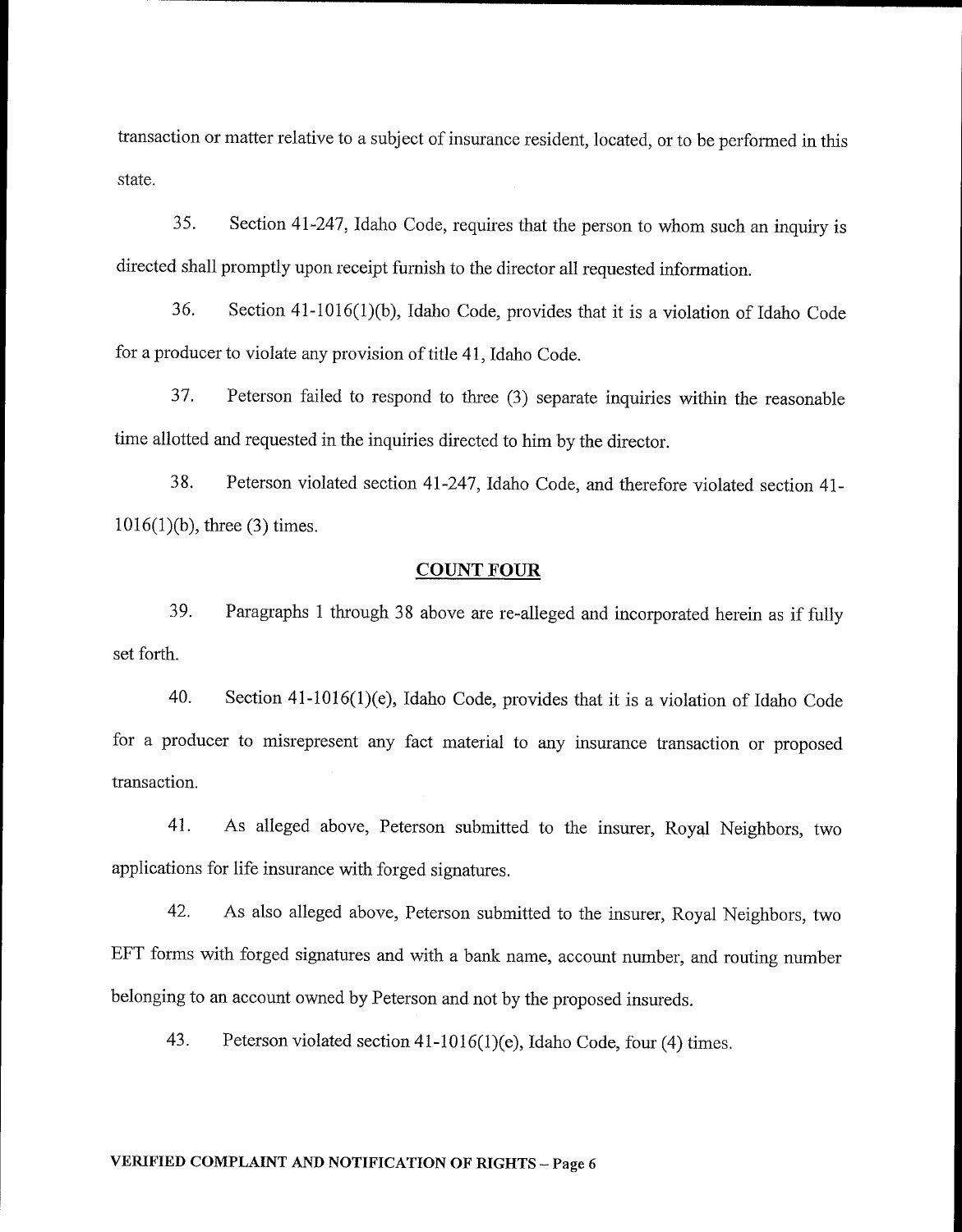#### **COUNT FIVE**

44. Paragraphs 1 through 43 above are re-alleged and incorporated herein as if fully set forth.

45. Section 41-1008(6), Idaho Code, provides that licensed producers shal1 inform the director by any means acceptable to the director of a change of address within thirty (30) days of the change.

46. Section 41-1016(1)(b), Idaho Code, provides that it is a violation of Idaho Code for a producer to violate any provision of title 41, Idaho Code.

47. Peterson failed to inform the director of his change of address within thirty (30) days of such change.

48. Peterson violated section 41-1008(6), ldaho Code, and therefore violated section  $41-1016(1)(b)$ .

#### **COUNT SIX**

49. Paragraphs 1 through 48 above are re-alleged and incorporated herein as if fully set forth.

50. Section 41-1016(1)(f), Idaho Code, provides that it is a violation of the Idaho Insurance Code for a producer to have been convicted of or plead guilty to any felony.

51. As alleged hereinabove, Peterson pleaded guilty to and was convicted of a felony, to wit: violation of section 18-2403(4), Idaho Code.

52. Peterson violated section  $41-1016(1)(f)$ , Idaho Code.

#### PRAYER FOR RELIEF

Based on the foregoing allegations of fact and law, the Department prays that the Director enter an order revoking Mark Benson Peterson's Idaho Non-Resident Insurance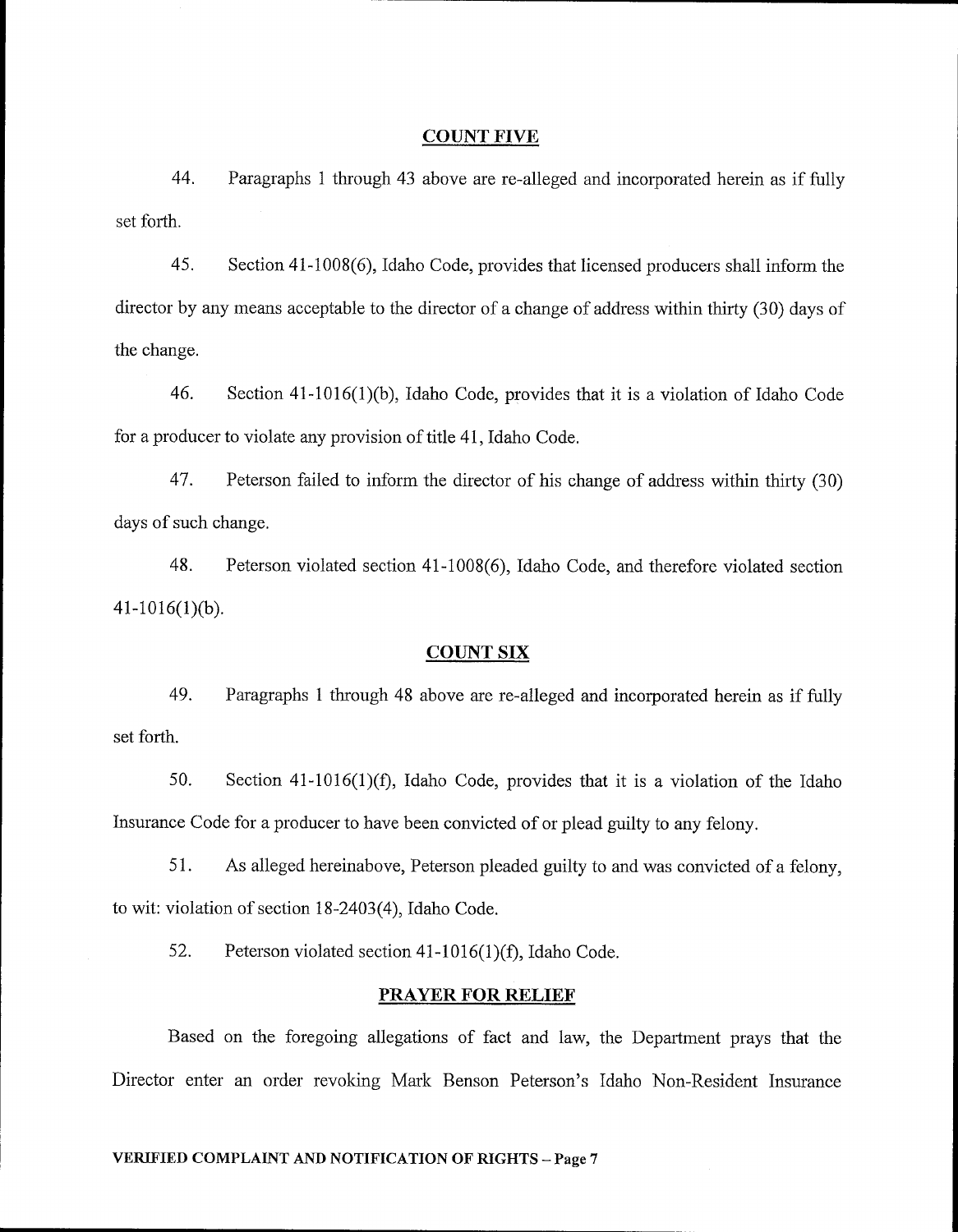Producer License No. 426363 and imposing a One Thousand Dollar (\$1,000.00) administrative penalty for each violation of the law as alleged herein.

DATED this  $\frac{2}{\sqrt{2}}$  day of  $\sqrt{\sqrt{2}}$ , 2015.

STATE OF IDAHO OFFICE OF THE ATTORNEY GENERAL

 $\prime$   $\rightarrow$ John C. Keenan

**Deputy Attorney General**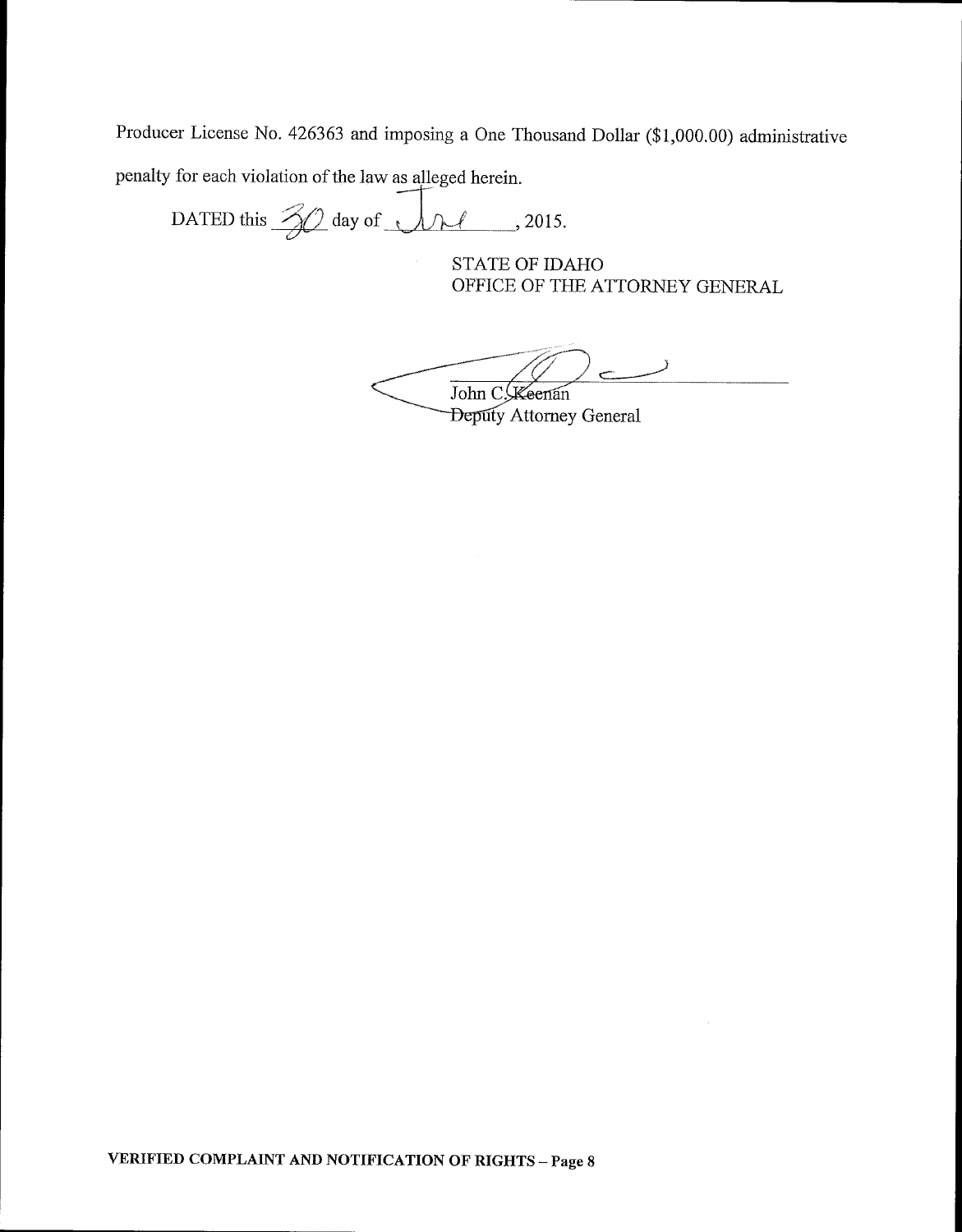#### **VERIFICATION**

STATE OF IDAHO ) : ss. County of Ada )

ELAINE MELLON, Consumer Services Bureau Chief, Department of Insurance, State of Idaho, being first duly sworn, deposes and says:

I have read the foregoing Complaint and know the contents thereof and the same are true to the best of my knowledge and belief.

Dated this  $\frac{3}{2}$  day of  $\sqrt{\frac{\mu}{2}}$ , 2015. e Mellon ELAINE MELLO

 $_{0}$  SUBSCRIBED AND SWORN to before me the undersigned Notary Public of Idaho this  $30<sup>4</sup>$  day of *June*, 2015.



Notary Public for Idaho<br>My Commission Expires

YERIFIED COMPLAINT AND NOTIFICATION OF RIGHTS-Page 9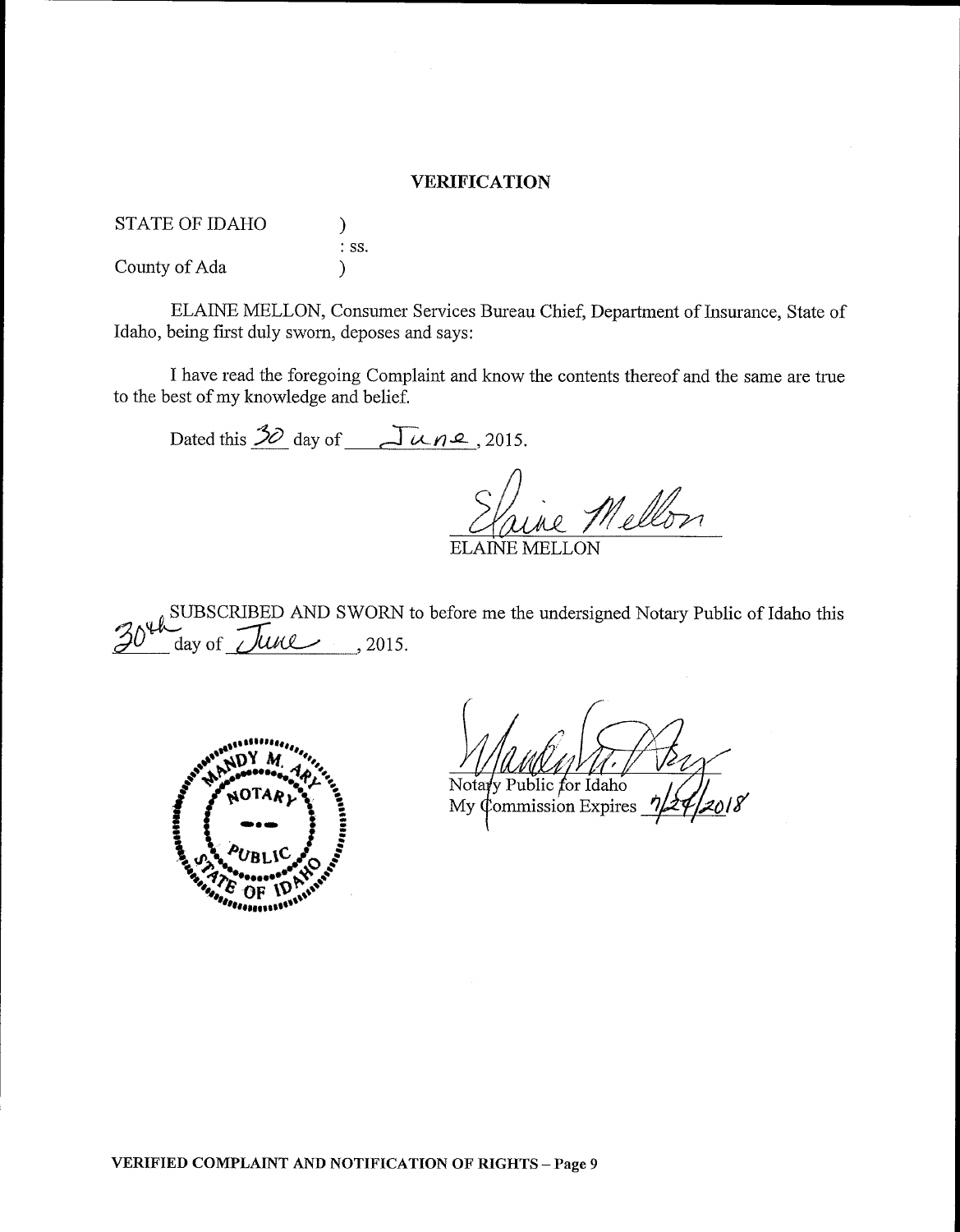#### NOTICE OF RIGHT TO A HEARING

THE RESPONDENT IS HEREBY NOTIFIED, pursuant to Idaho Code  $\S$  41-232A(2), that a written request for a hearing must be filed and served upon the Department within twentyone (21) days after service of this Complaint. Failure to file and serve a written request for <sup>a</sup> hearing upon the Department within the twenty-one (21) day time period shall be deemed <sup>a</sup> waiver of the opportunity for a hearing and to contest the allegations in the Complaint, pursuant to Idaho Code  $\S$  41-232A(2).

Any written request for a hearing shall be served on the Director of the Idaho Department of Insurance, addressed as follows:

Dean L. Cameron, Director Idaho Department of lnsurance P.O. Box 83720 Boise, ID 83720-0043

A copy shall also be provided to the Department's counsel in this matter, John C. Keenan, Deputy Attorney General, at the following address:

John C. Keenan Deputy Attomey General Idaho Department of Insurance P.O. Box 83720 Boise,ID 83720-0043

In lieu of holding a hearing, this matter may be resolved by negotiation, stipulation, agreed settlement, or consent order, pursuant to Idaho Code  $\S$  67-5241. Should you wish to discuss this matter, please contact the undersigned deputy attorney general.

John C. Keehai